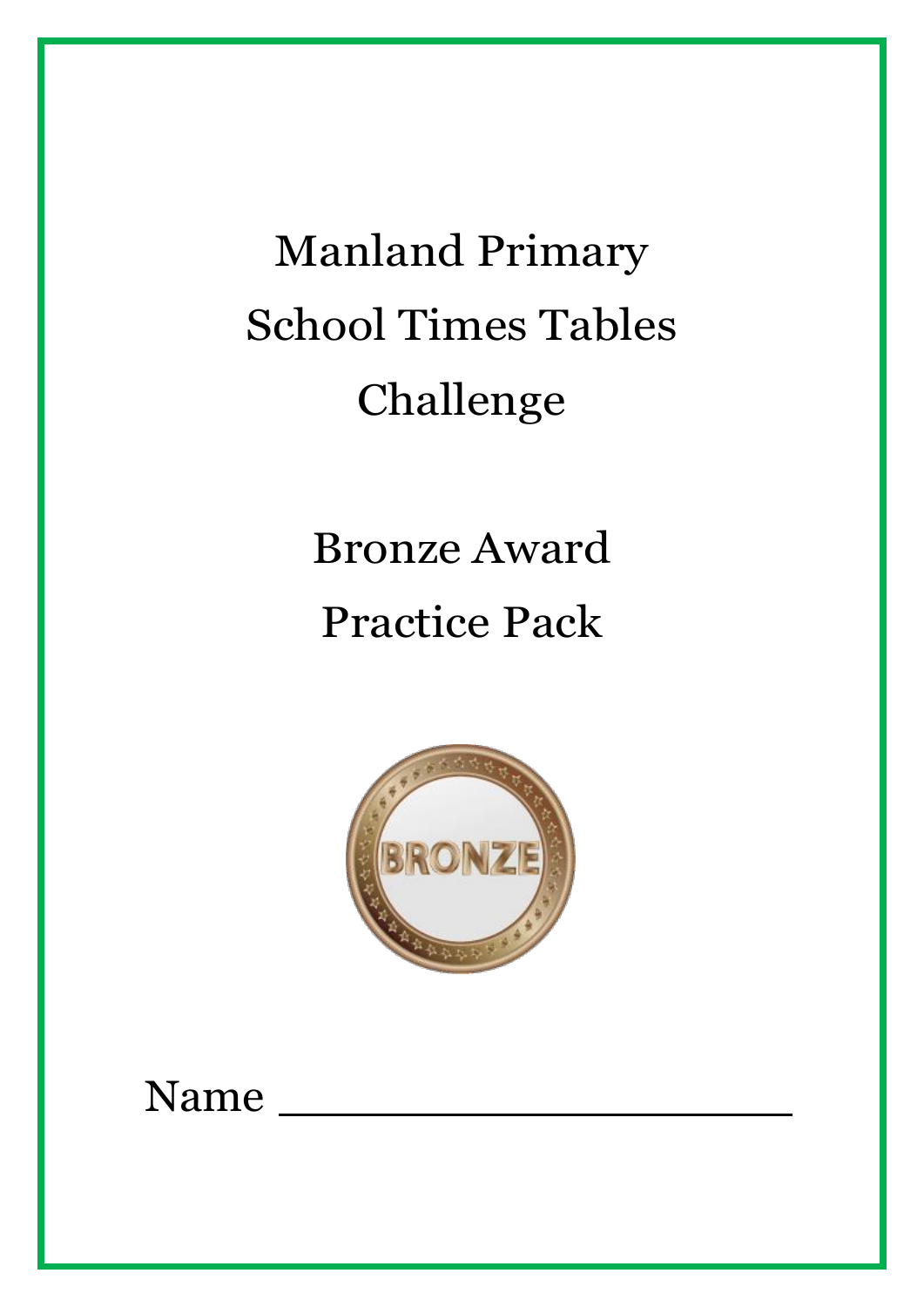Dear Parents/Carers,

At Manland Primary School, we believe that quick recall of times tables is a vital skill, which offers an important foundation for the learning of other aspects of mathematics. Regular practice of times tables is essential in ensuring that they are embedded in the children's long term memory.

This is a bronze booklet, which focuses on the 2, 10, 5 and 3 times tables. We request that children practise these times tables at home on a regular basis, and can be tested using the grid shown at the back of the booklet. When the children can answer all of these times tables accurately and timely, they will move onto Silver times tables (4x, 6x, 7x and 11x).

#### **Tips for helping your child to learn their times tables:**

- ➢ Regular practice (at least 3 times a week)
- $\triangleright$  Chant/sing songs
- $\triangleright$  Play games
- $\triangleright$  Demonstrate with a number line or counting stick
- $\triangleright$  Stick up a chart

#### **Useful websites:**

[http://www.primaryhomeworkhelp.co.uk/ma](http://www.primaryhomeworkhelp.co.uk/maths/timestable/interactive.htm)

[ths/timestable/interactive.htm](http://www.primaryhomeworkhelp.co.uk/maths/timestable/interactive.htm)

<http://www.ictgames.com/resources.html>

<https://ttrockstars.com/>

<https://fun4thebrain.com/>

[https://www.mathshed.com/en-](https://www.mathshed.com/en-gb/index.html)

[gb/index.html](https://www.mathshed.com/en-gb/index.html)

**Tablet apps:** 

Squeebles Multiplication trainer

Maths practice

Splash maths 7-9

Splash maths 8-10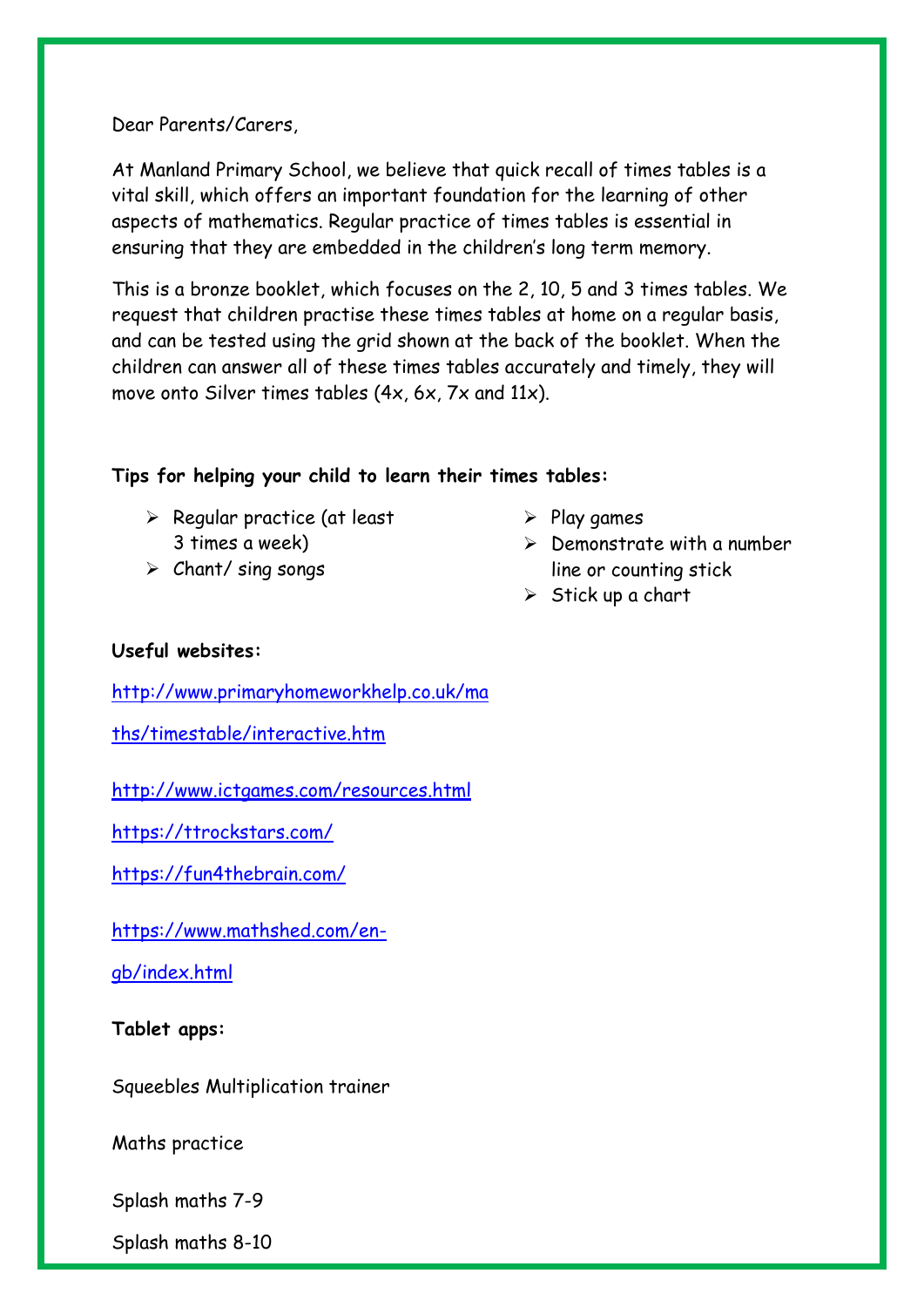#### **We thank you in advance for your support.**

#### **Dear Student Mathematician**,

You are working on Bronze times tables, which are 2, 10, 5 and 3 times tables. It is very important that you practise these as often as you can to improve your speed and accuracy.

How quickly can you answer 48 times tables questions?

#### **Tips to help you learn your times tables:**

- ➢ Chant each times table out loud: 'four times two is eight'
- $\triangleright$  Make a rhyme
- $\triangleright$  Can you do it backwards, starting with 12 x ?
- ➢ Ask someone to test you in random order.

Once you have achieved your Bronze award you are able to try for your Bronze Plus! This will test your knowledge of division and enable you to master your number facts.

#### **Good luck!**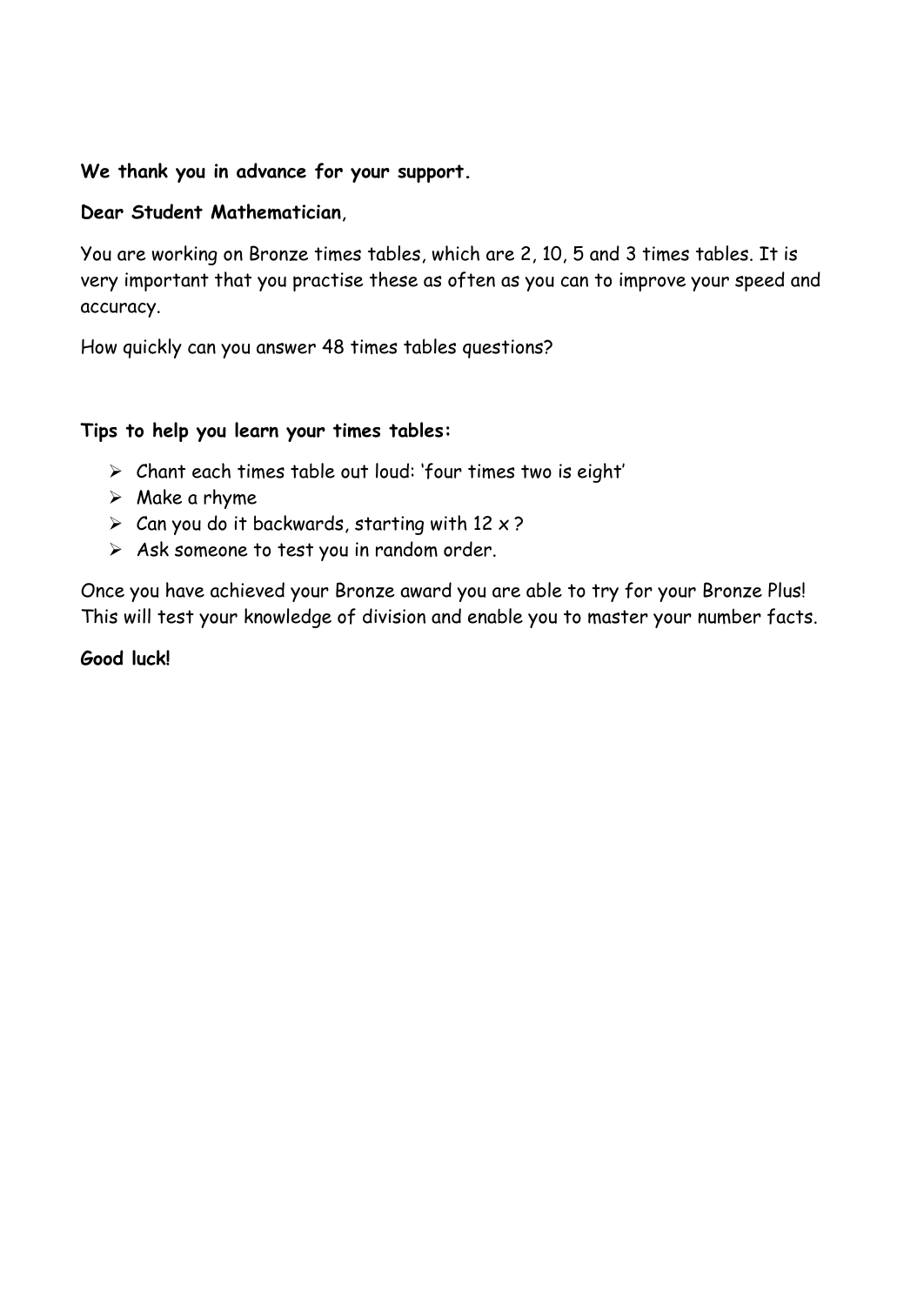| $1 \times 2 = 2$ | $5 \times 2 = 10$ | $9 \times 2 = 18$  |
|------------------|-------------------|--------------------|
| $2 \times 2 = 4$ | $6 \times 2 = 12$ | $10 \times 2 = 20$ |
| $3 \times 2 = 6$ | $7 \times 2 = 14$ | $11 \times 2 = 22$ |
| $4 \times 2 = 8$ | $8 \times 2 = 16$ | $12 \times 2 = 24$ |

### **Top Tip:**

**2×** is just doubling the number. The same as adding the number to itself.



Self assessment:

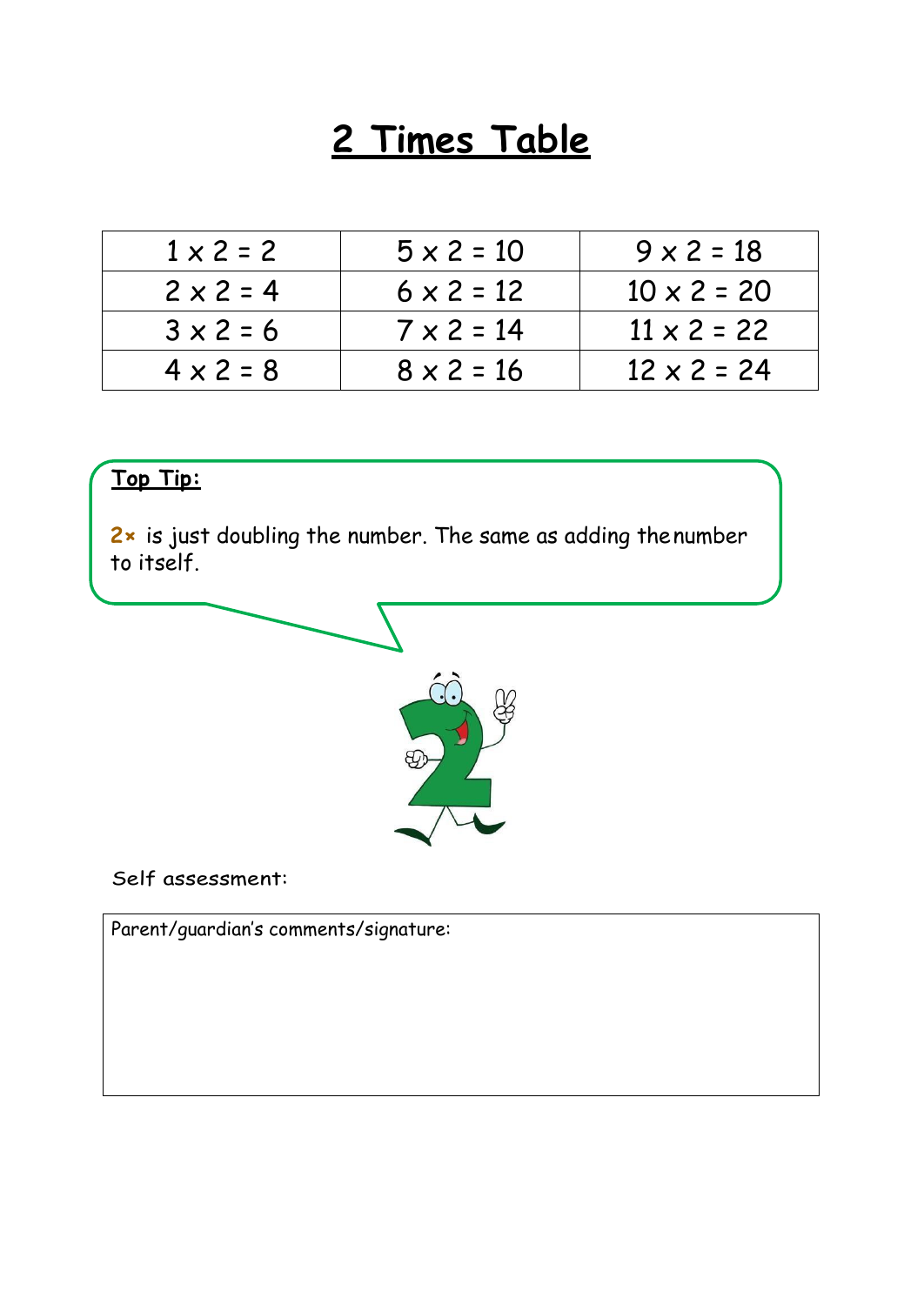| $1 \times 10 = 10$ | $5 \times 10 = 50$ | $9 \times 10 = 90$   |
|--------------------|--------------------|----------------------|
| $2 \times 10 = 20$ | $6 \times 10 = 60$ | $10 \times 10 = 100$ |
| $3 \times 10 = 30$ | $7 \times 10 = 70$ | $11 \times 10 = 110$ |
| $4 \times 10 = 40$ | $8 \times 10 = 80$ | $12 \times 10 = 120$ |



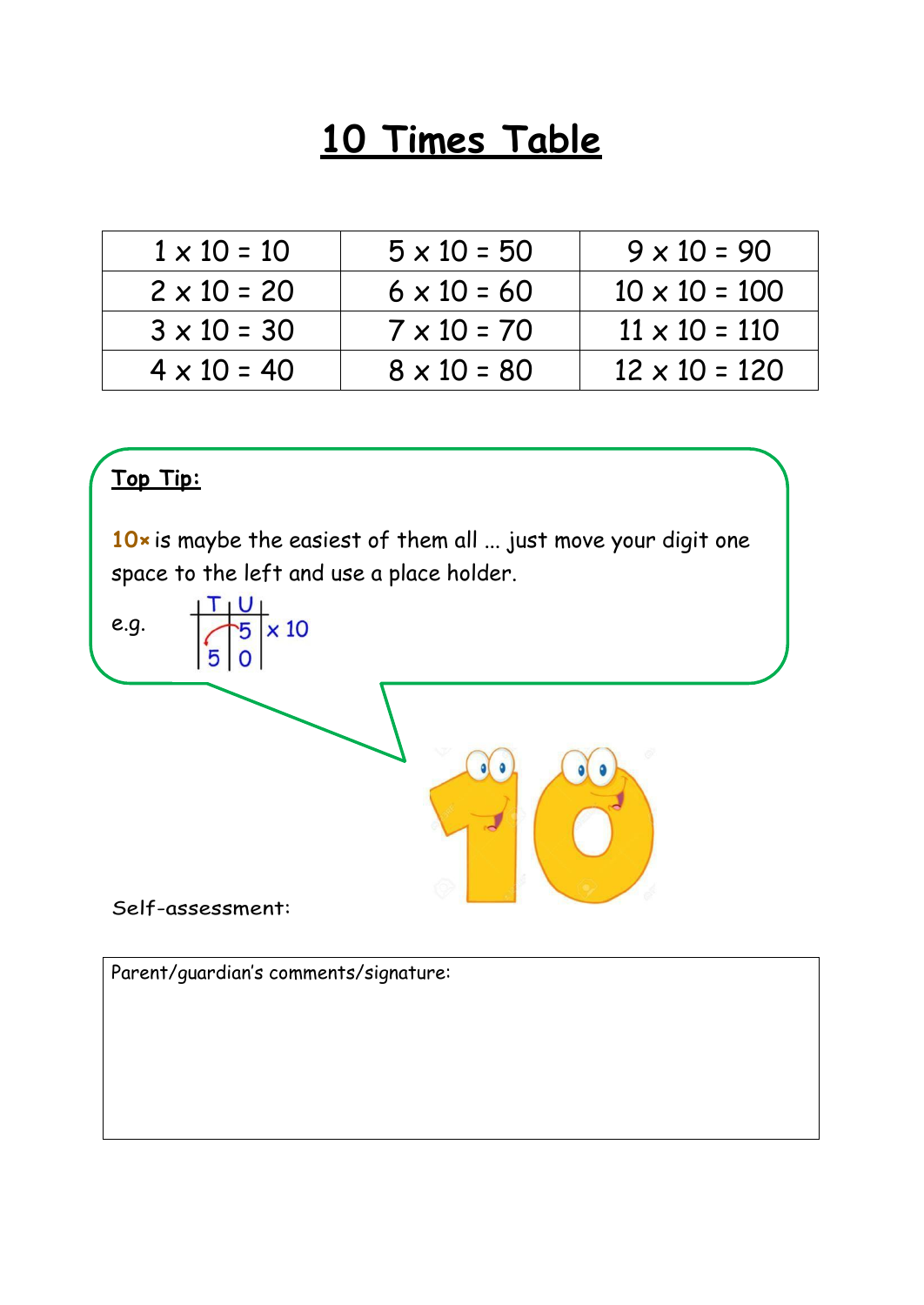| $1 \times 5 = 5$  | $5 \times 5 = 25$ | $9 \times 5 = 45$  |
|-------------------|-------------------|--------------------|
| $2 \times 5 = 10$ | $6 \times 5 = 30$ | $10 \times 5 = 50$ |
| $3 \times 5 = 15$ | $7 \times 5 = 35$ | $11 \times 5 = 55$ |
| $4 \times 5 = 20$ | $8 \times 5 = 40$ | $12 \times 5 = 60$ |

### **Top Tip:**

**5×** has a pattern:5, 10, 15, 20, etc. So, numbers in the 5 x tables always end in either **0** or **5**

Or, you could x10 and half



Parent/guardian's comments/signature: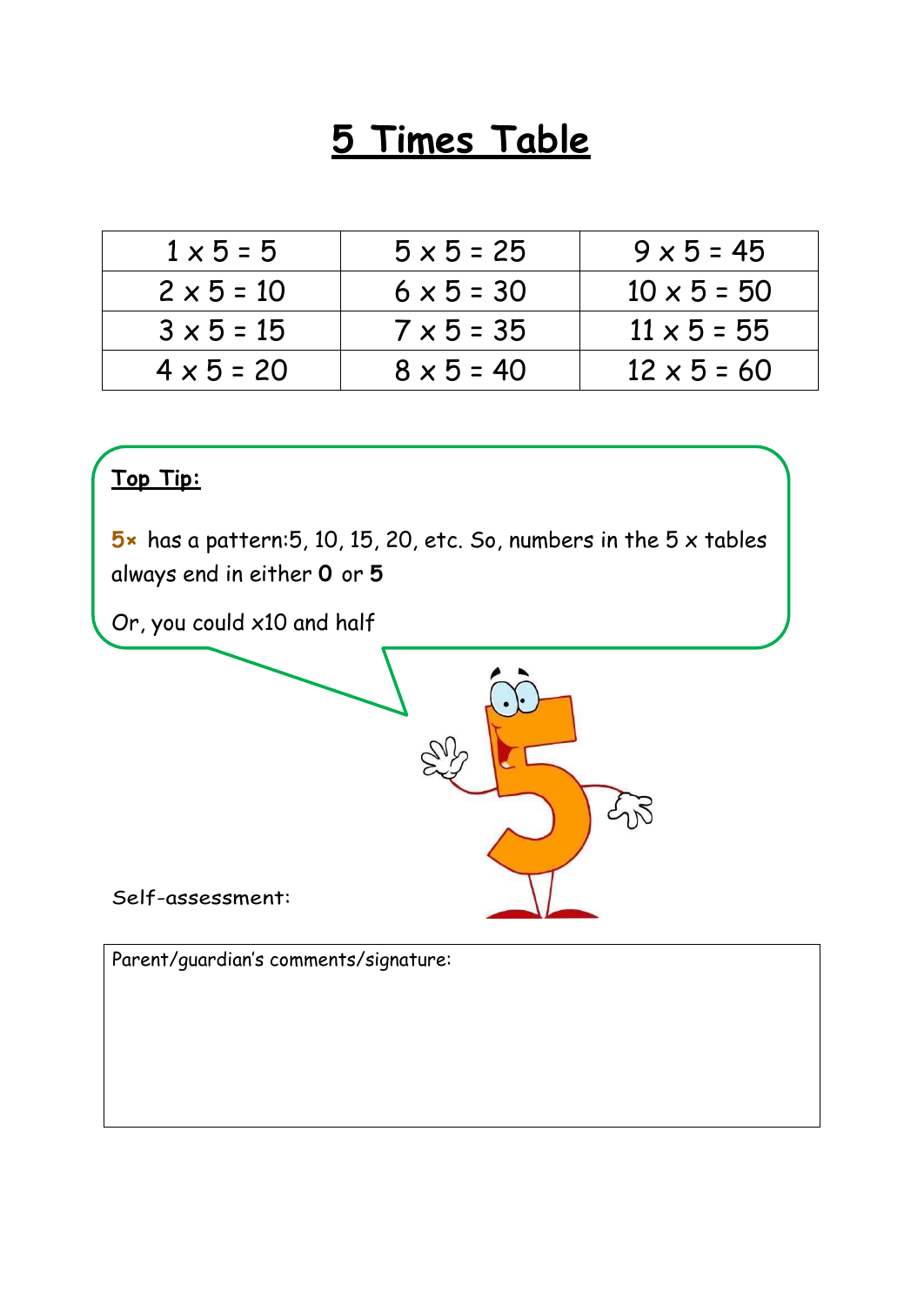| $1 \times 3 = 3$  | $5 \times 3 = 15$ | $9 \times 3 = 27$  |
|-------------------|-------------------|--------------------|
| $2 \times 3 = 6$  | $6 \times 3 = 18$ | $10 \times 3 = 30$ |
| $3 \times 3 = 9$  | $7 \times 3 = 21$ | $11 \times 3 = 33$ |
| $4 \times 3 = 12$ | $8 \times 3 = 24$ | $12 \times 3 = 36$ |

### **Top Tip:**

There is a clever trick to find out if a number is in the 3x tables. If the digits in the number add up to either 3, 6 or 9, then that number is in the 3x tables.

e.g.  $272 + 7 = 9$ 



Parent/guardian's comments/signature: